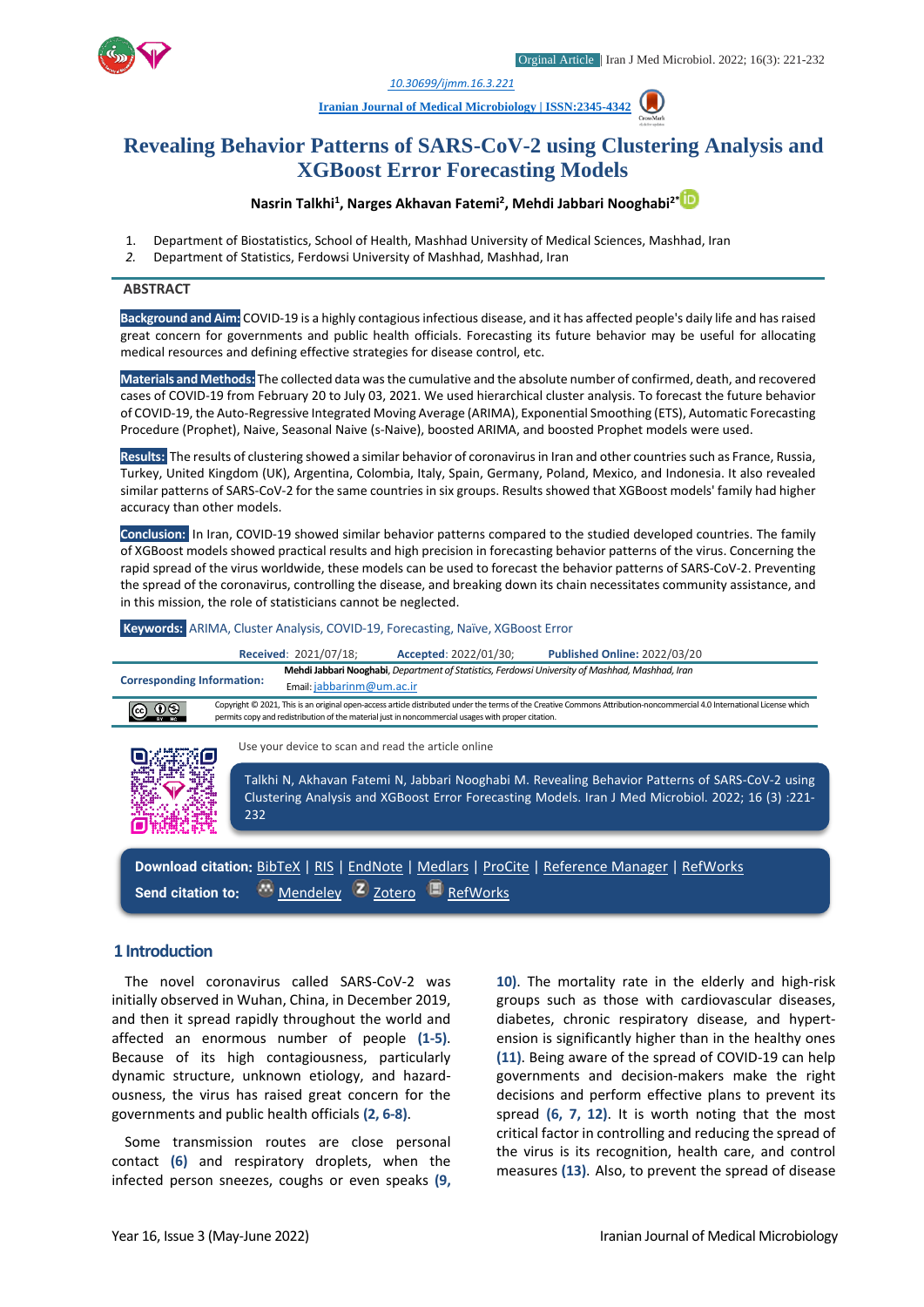and reduce subsequent morbidity and mortality, predicting of virus' future behavior is necessary **(6, 7)**.

Generally, a further wave of infection occurs following a reduction in the number of confirmed cases. This upcoming wave could also spread worldwide with even more severe effects on people's health. So, restrictions imposed by governments must be re-enforced to reduce the incidence and control the spread, as in the first wave of disease **(14)**.

Several SARS-CoV-2 variants have emerged since December 2020, including the Alpha, Beta, Gamma, and Delta in April 2021, respectively. These variants were discovered for the first time in the United Kingdom, South Africa, Brazil, and India, respectively. Another new mutation of the SARS-CovV-2 was recently named and classified as Lambda on June 14, 2021, by the WHO organization. This variant was detected in more than 20 countries, including South American countries, particularly Chile, Peru, Ecuador, and Argentina. The nature of this new type of virus mutation is entirely unknown **(15)**.

The US Food and Drug Administration approved some vaccines **(15)**. After making several somewhat effective vaccines, another serious concern has arisen. It seems that after the first dose, the COVID-19 vaccines had less effectiveness against the delta variant. It was observed that two weeks after injecting the second dose of the vaccines, the Pfizer-BioNTech and Oxford-AstraZeneca, showed an effect of 88% and 60% against the delta type, respectively. However, three weeks after injecting the first dose, the two vaccines showed an impact of 33% **(16)**. The results of a study by Acevedo *et al.* showed that lambda-type mutations increased infection and escaped from neutralizing antibodies elicited by the vaccine of inactivated virus **(15)**. Thus, the behavior and nature of this virus are not yet fully understood. Also, the immune system's response has not yet been precisely elucidated.

The current situation shows that the prevalence of this disease has not only not decreased, but the condition of the disease has not stabilized. Therefore, helpful strategies such as forecasting the behavior of the virus can be valuable in preventing its spread. Forecasting the virus's behavior and prevalence in the fourth or even subsequent waves is of major importance **(14)**. Not only forecasting the structure, rate of the pandemic, and the virus's future behavior is very useful in defining an effective and appropriate measures framework for governments **(9)**, but also it is helpful in implementing timely interventions to prevent outbreaks **(7, 9)**.

In this study, we intend to reveal SARS-CoV-2 behavioral patterns using cluster analysis in countries worldwide. Then, to use the XGBoost family of models

to forecast and identify the future behavior of SARS-CoV-2 for the next 20 days in Iran.

# **2.Materials and Methods**

### **2.1. The Dataset**

The main dataset used in this study is COVID-19 epidemic data. These data were reported daily around the world. We used three groups of these time series data: the cumulative number of confirmed, death, and recovered cases per day reported from February 20 to July 03, 2021, on the "worldometers" website (https://www.worldometers.info/coronavirus/).

We received the total number of confirmed, death, and recovered cases and the population of each country, for all countries, on July 03. The cluster analysis includes countries with data as of July 03. All analyses in this study were performed using R software version 4.0.2.

### **2.2. Cluster Analysis**

Cluster analysis is a widely used and popular method in machine learning **(17)**. This unsupervised learning method is a process that the group's data are called clusters **(18)**. In this method, the grouping is such that, firstly, the objects within each cluster have the highest similarity compared to other clusters. Secondly, each cluster is different from the other cluster. Cluster analysis works based on the Euclidean distance similarity measure. There are other similarity measures, but the Euclidean distance is usually preferred **(18, 19)**.

There are two types of clustering algorithms: partitioning and hierarchical. In partitioning clustering, the data is divided into k groups, and k is the number of groups that must have been previously determined by the analyst **(19)**. The partitioning clustering includes several methods, such as k-means **(18)**. Hierarchical clustering is another data clustering method that does not require pre-determining the number of clusters. The hierarchical analysis includes two approaches: Agglomerative and Divisive.

In the Agglomerative approach, which is a down-top clustering method, each observation is first considered as a cluster. Then in each iteration of the algorithm, similar clusters are merged, and the proximity matrix is recalculated until all clusters are merged to form a single cluster **(17, 19)**. The results of the hierarchical analysis can be visualized by a graph called a Dendrogram. The Dendrogram is a tree-like diagram that shows the cluster merging sequence. In this diagram, by cutting the Dendrogram at the desired similarity level, the observations in the dataset can be divided into groups **(17, 19)**.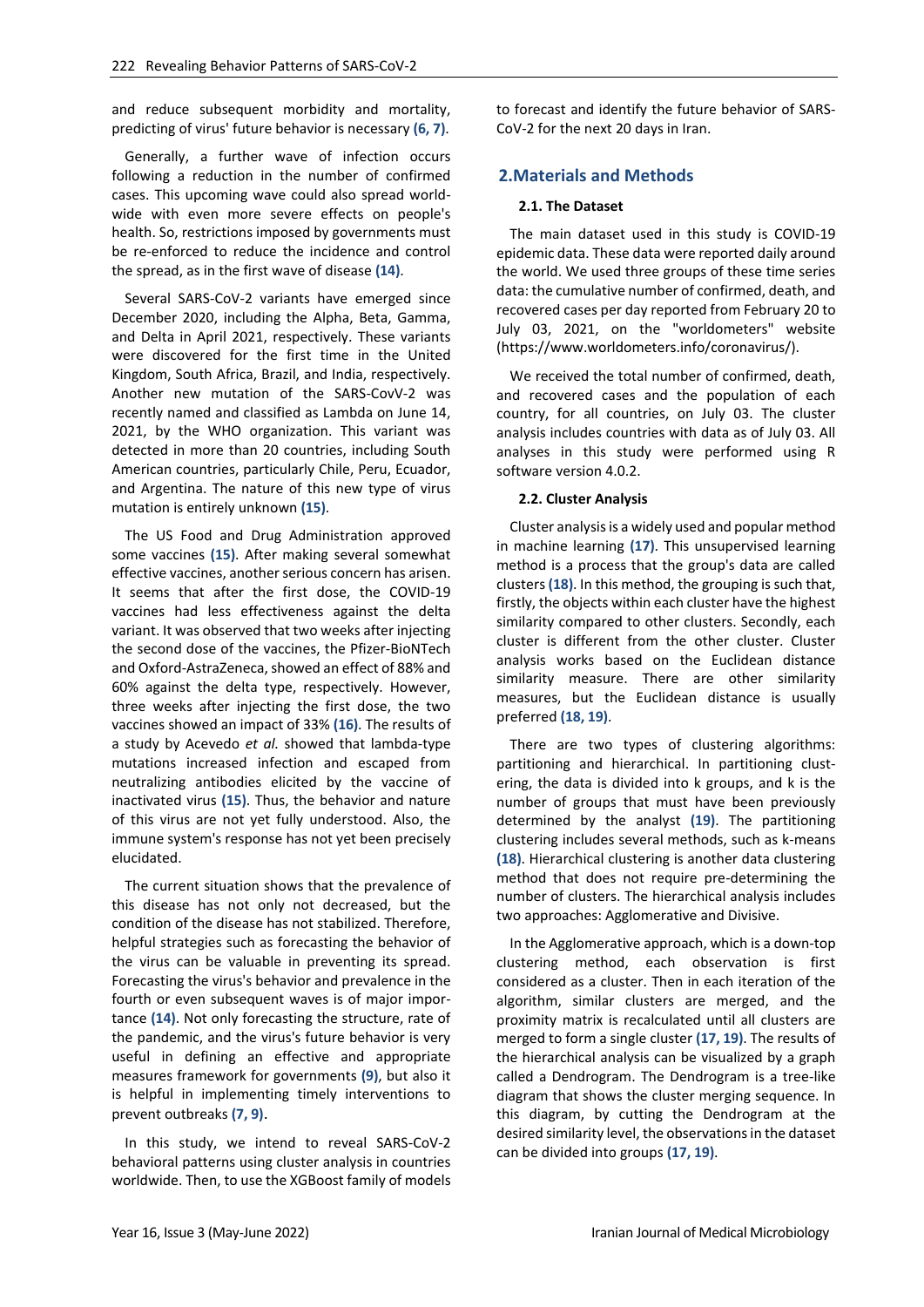Divisive clustering is a top-down clustering method and the exact opposite of Agglomerative clustering. In this type of method, first, all the observations form a cluster, and then, considering the dissimilarity, the clusters are divided into smaller clusters. This process proceeds recursively on each cluster until only one observation in each cluster would exist **(18)**.

### **2.3. Auto-Regressive Integrated Moving Average Model (ARIMA)**

ARIMA models are known as Box-Jenkins models, which are non-stationary time series **(20)**. These models are well-known and widely used to forecast time series problems **(20)**. The sequences depend on their past values in time series, which can forecast future time series values **(20, 21)**. The auto-regressive (AR), moving average (MA), and white noise process models are integrated to form ARIMA models.

A time series  $y_t$  follows the auto regressive-moving average (ARMA) model as follows:

$$
y_t = 1' + \phi_1 y_{t-1} + \phi_2 y_{t-2} + \dots + \phi_p y_{t-p} + e_t + e'_1 e_{t-1} + e'_2 e_{t-2} + \dots + e'_q e_{t-q},
$$

where p, q, and  $e_t$  refer to the order of autoregressive part (AR), the order of moving average part (MA), and white noise process models, respectively **(22)**.

Time series models are transformed to ARIMA (p, d, q), time series model by taking differences (from d order) and also adding ARMA (p, q) model **(20)**.

Therefore, the auto-regressive integrated moving average (ARIMA) models are generalized ARIMA models, which is expressed as follows:

$$
\phi_p(B)(1 - B)^d y_t = e'_0 + e'_q(B)e_t,
$$

where, p indicates orders of auto-regression, q is the order of moving average, and d is the number of differencing times. It should be noted that when d is equal to zero, then the ARIMA model reduces to ARMA model **(22)**.

#### **2.4. Exponential Smoothing (ETS)**

Exponential smoothing models were developed in the 1950s, which are the most popular forecasting methods. These models are the basis of some of the most successful forecasting models in use today. In exponential smoothing models, the weights decrease exponentially for past observations **(23)**. These models can take into account trend (T), seasonal (S), and irregular or error (E) components in forecasting **(20)**. There are two ETS models, additive and multiplicative models which depend on the seasonal component **(24)**.

#### **2.5. Automatic Forecasting Procedure (Prophet)**

A prophet model is a forecasting tool that is available and developed by Facebook **(25)**. This model is used for business tasks on Facebook and has been optimized for this purpose **(12)**. This model is an additive regression time-series forecasting algorithm. Prophet considers a trend, seasonality, and holiday components **(12, 25)**. The seasonality effect is considered based on the Fourier series, which is a more flexible model for periodic effects **(12)**.

#### **2.6. Naive**

Naive is a model for forecasting future values of time series. This model does not use past values of observations and previous knowledge in the data to forecast. In other words, the forecasted value equals the last observed value in this model. This model is a benchmark for comparisons and works remarkably well for many economic and financial time series **(26, 27)**. The naive model is the best forecasting model for stock market prices and indexes **(26)**.

#### **2.7. Seasonal Naive (s-Naive)**

Seasonal Naive is a simple and useful model for seasonal data. Each forecast is equal to the last observed value from the same season of the year. The naive and seasonal Naive models do not include any parameters in forecasting work. Therefore, these models' fitted values are true forecasts **(26)**.

#### **2.8. Boosted ARIMA**

Extreme Gradient Boosting (XGBoost) machine learning method is used in various fields, such as machine learning and data mining analysis by many data analysts. The boosting methods are used to form the tree ensemble model, i.e., a set of CART models **(28)**. A CART model does not have a strong predictive power. In real applications, it usually employs ensemble methods that have better predictive power than the CART models, and prediction is obtained based on averaging training from several CART models. Gradient boosting is an approach that produces a new model that calculates the final prediction based on the sum of the predicted errors of previous models **(28)**. So, boosted ARIMA model uses boosting to improve residuals of the model and thus, creates a special mode of time series models **(29)**.

#### **2.9. Boosted Prophet**

The boosted prophet model, a new hybrid model, combines the prophet with the XGBoost method. This model also improves residuals and creates a particular mode of time series models **(29)**.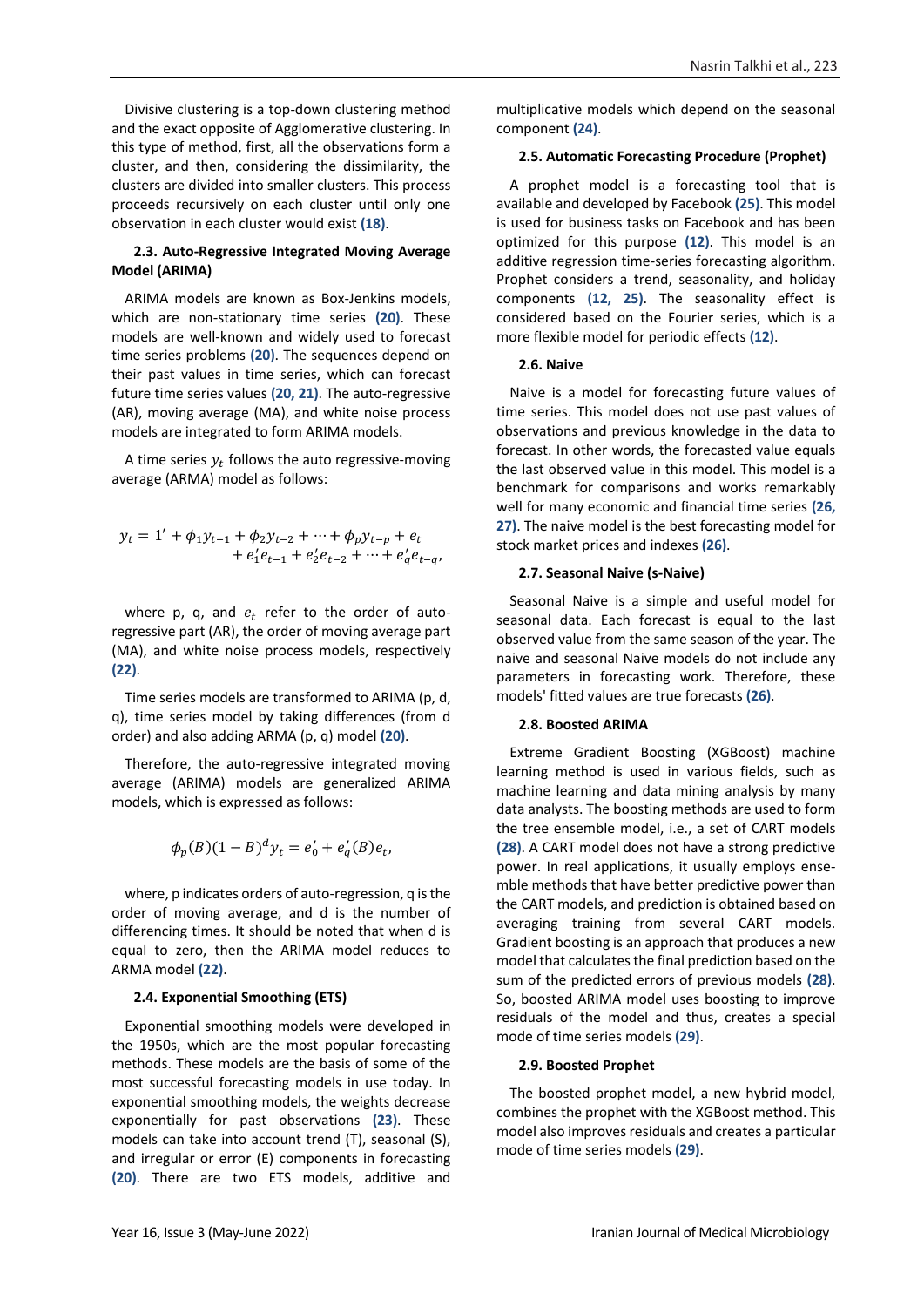#### **2.10. Model Evaluation**

Finally, the Root Mean Square Error (RMSE), Mean Absolute Error (MAE), and Mean Absolute Percentage Error (MAPE) performance metrics were used to evaluate the forecasting precision of models in the testing phases. The actual values and predicted values of the time series are indicated by the symbols  $Y_i$  and  $\widehat{Y}_i$  at the i<sup>th</sup> time, respectively (24). The formula of these metrics are defined as follows:

RMSE = 
$$
\sqrt{\frac{1}{N} \sum_{i=1}^{N} (Y_i - \widehat{Y}_i)^2}
$$

$$
MAE = \frac{1}{N} \sum_{i=1}^{N} |y_i - \hat{y}_i|,
$$

$$
MAPE = \frac{1}{N} \sum_{i=1}^{N} \frac{|y_i - \hat{y}_i|}{y_i} * 100\%,
$$

yi

### **3.Results**

In this section, we describe the results of our study in more detail. We first plotted the absolute number of confirmed, death, and recovered cases from the onset of the pandemic (February 20, 2020) to July 03, 2021, to find out the general situation of the pandemic during this period. This diagram is shown in [Figure 1.](#page-3-0) According to the trend of the absolute number of confirmed cases, it was found that there are four peaks in Iran, the first peak occurred on the 40th day, and the second peak, which is larger than the first peak, occurred on the 106th day. We observed a slight increase after the 107th day and then a larger peak on November 27 (282nd day) with 14051 absolute confirmed cases. After that, the biggest peak occurred on the 432nd day (April 26, 2021), with 21026 confirmed cases.



**Figure 1.** The trends of daily confirmed deaths and recovered cases in Iran.

### <span id="page-3-0"></span>• The results of part 1

We used hierarchical cluster analysis and removed countries whose information was not available. As a result, 206 countries remained, and then these countries were clustered. The optimal number of clusters was determined by the most commonly used <span id="page-3-2"></span>approaches, namely Elbow, Silhouette ([See [Figures 2](#page-3-1)   $(a)$  and  $(b)$ ]). These plots showed that two clusters were enough; however, we considered six clusters for better differentiation. The resulting Dendrogram is shown in Figure 3, and the clustering of 206 countries into six clusters is reported i[n Table 1.](#page-4-0)

<span id="page-3-1"></span>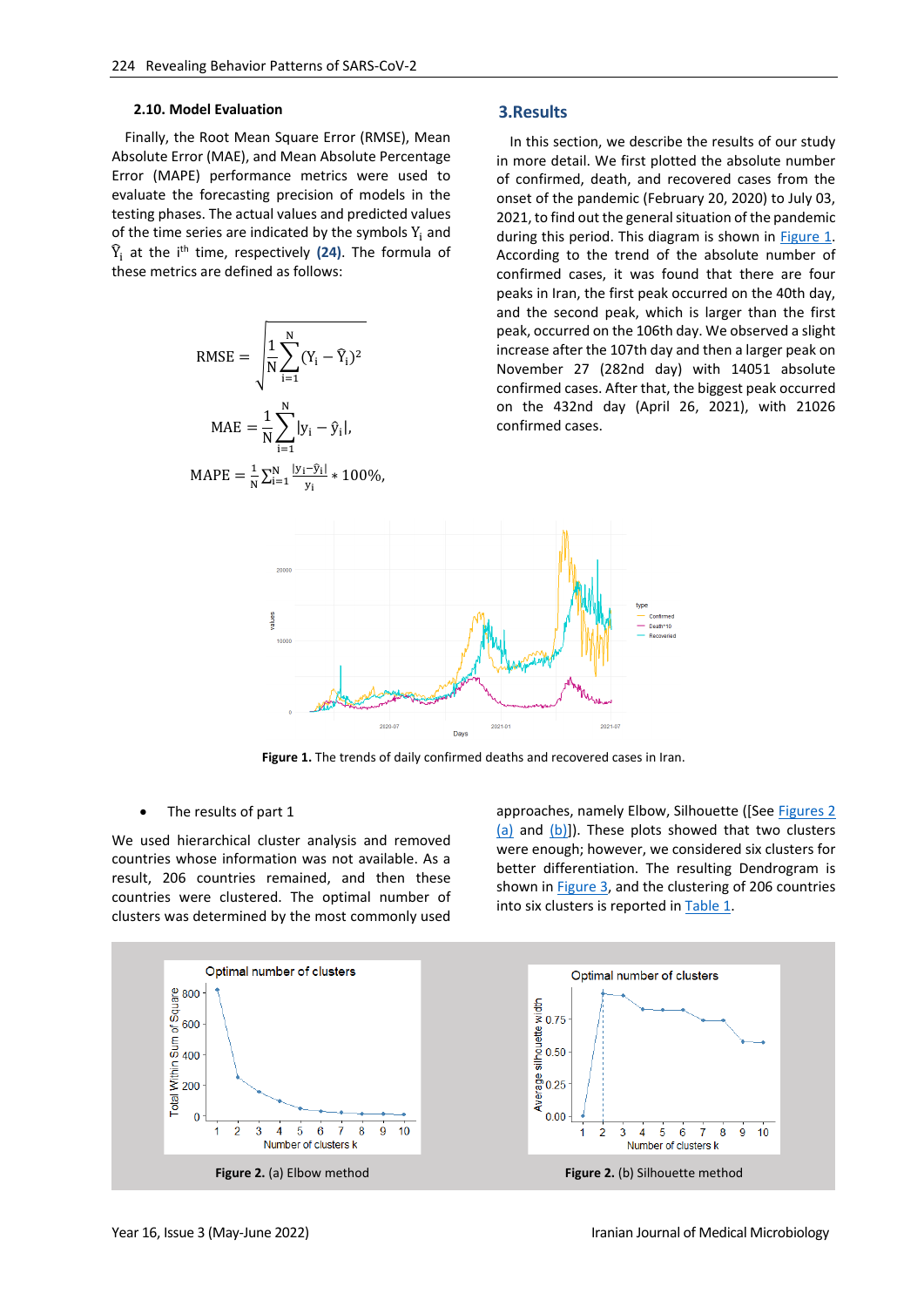For the cluster validation, the Multivariate Analysis Of Variance (MANOVA) test was performed, which showed that this clustering is statistically significant (*P*<0.001). The clustering results show that the USA falls in the first cluster, India in the second cluster, and Brazil in the third cluster. The behavior of coronavirus in Iran was more similar to the countries such as France, Russia, Turkey, the UK, Argentina, Colombia, Italy, Spain, Germany, Poland, Mexico, and Indonesia. These countries fall in the fourth cluster. China falls in the last cluster (sixth cluster). Other countries were in the fifth cluster [\(Table 1\)](#page-4-0).

Therefore, it can be stated that the SARS-CoV-2 had similar behavior patterns in each cluster. The centers of clusters are shown in [Table 1.](#page-4-0) According to cluster centers, the highest number of infections and deaths were in the first cluster, the highest number of recovered cases were in the second cluster. Hence, the minimum number of confirms, deaths, and recovered cases were in the fourth cluster. Thus, the fourth cluster had a better situation regarding the number of infections and deaths cases compared to other clusters.



<span id="page-4-0"></span>

| <b>Cluster</b> | <b>Countries</b>                                 |                                                   |                    |                |           |               |  |  |  |
|----------------|--------------------------------------------------|---------------------------------------------------|--------------------|----------------|-----------|---------------|--|--|--|
| 1              | <b>USA</b>                                       |                                                   |                    |                |           |               |  |  |  |
|                |                                                  | [34588176.0, 621255.000, 29087421.0, 332950223]*  |                    |                |           |               |  |  |  |
|                | India                                            |                                                   |                    |                |           |               |  |  |  |
| 2              |                                                  | [30545433.0, 402015.000, 29658078.0, 1393605337]* |                    |                |           |               |  |  |  |
|                | <b>Brazil</b>                                    |                                                   |                    |                |           |               |  |  |  |
| 3              | [18742025.0, 523699.000, 17033808.0, 214075074]* |                                                   |                    |                |           |               |  |  |  |
|                | France                                           | Russia                                            | Turkey             | UK             | Argentina | Colombia      |  |  |  |
|                | Italy                                            | Spain                                             | Germany            | <b>Iran</b>    | Poland    | <b>Mexico</b> |  |  |  |
| 4              | Indonesia                                        |                                                   |                    |                |           |               |  |  |  |
|                | [3838265.5, 99855.200, 3550986.1, 85750656]*     |                                                   |                    |                |           |               |  |  |  |
|                | Ukraine                                          | South Africa                                      | <b>Netherlands</b> | Czechia        | Chile     | Philippines   |  |  |  |
| 5              | Canada                                           | Iraq                                              | Sweden             | <b>Belgium</b> | Romania   | Pakistan      |  |  |  |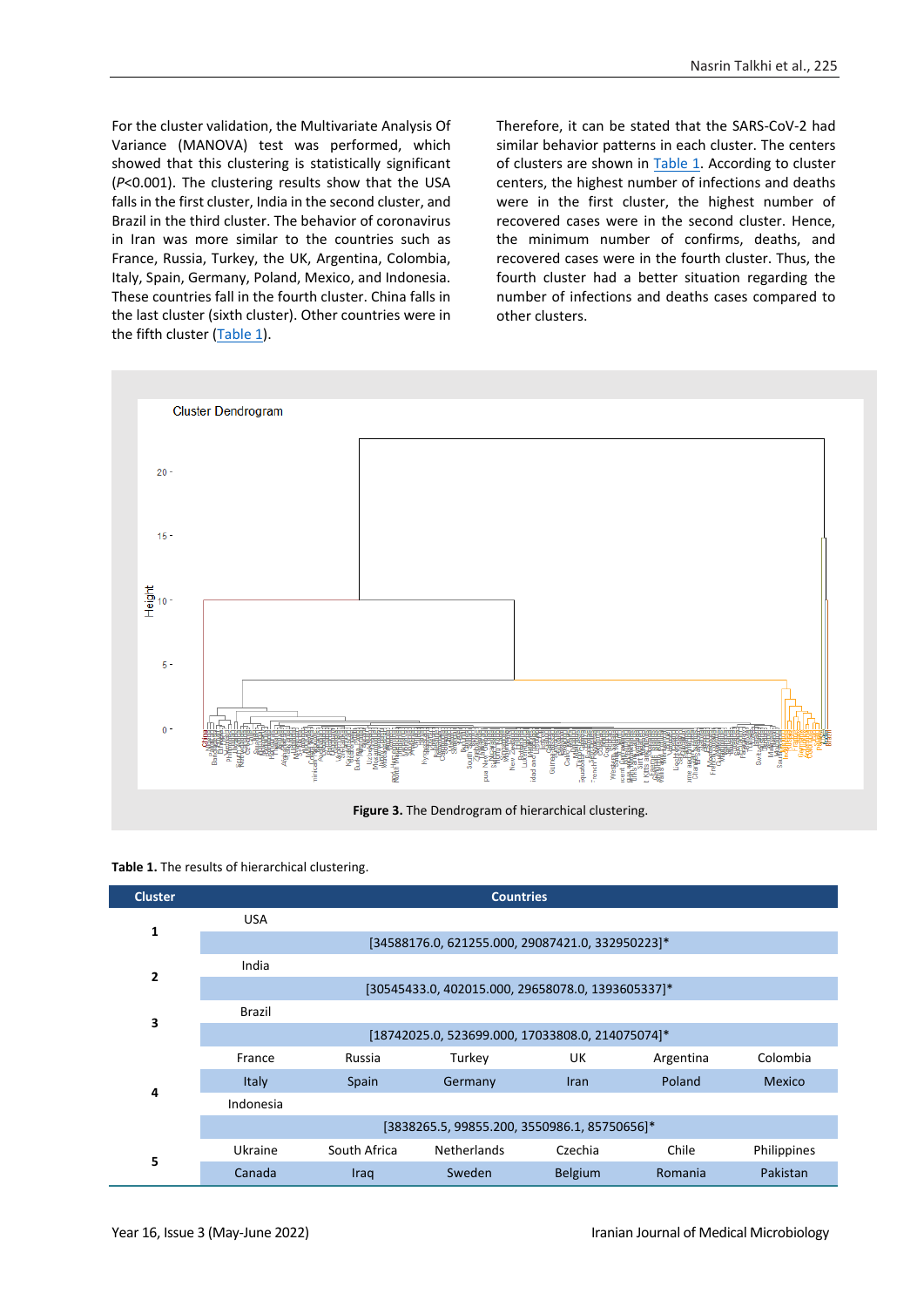| <b>Cluster</b> | <b>Countries</b>                          |                                 |                               |                                  |                             |                    |  |
|----------------|-------------------------------------------|---------------------------------|-------------------------------|----------------------------------|-----------------------------|--------------------|--|
|                | Bangladesh                                | Portugal                        | Israel                        | Hungary                          | Japan                       | Malaysia           |  |
|                | Jordan                                    | Serbia                          | Switzerland                   | Austria                          | Nepal                       | <b>UAE</b>         |  |
|                | Lebanon                                   | Morocco                         | Saudi Arabia                  | Ecuador                          | <b>Bolivia</b>              | Tunisia            |  |
|                | Kazakhstan                                | Paraguay                        | Greece                        | <b>Bulgaria</b>                  | <b>Belarus</b>              | Panama             |  |
|                | Slovakia                                  | Uruguay                         | Costa Rica                    | Georgia                          | Kuwait                      | Croatia            |  |
|                | Azerbaijan                                | Dominican<br>Republic           | Palestine                     | Guatemala                        | <b>Denmark</b>              | Thailand           |  |
|                | Egypt                                     | Lithuania                       | Venezuela                     | Ethiopia                         | Ireland                     | Oman               |  |
|                | <b>Honduras</b>                           | <b>Bahrain</b>                  | Sri Lanka                     | Slovenia                         | Moldova                     | Armenia            |  |
|                | Qatar                                     | Bosnia and<br>Herzegovina       | Cuba                          | Libya                            | Kenya                       | Nigeria            |  |
|                | Myanmar                                   | Zambia                          | S. Korea                      | <b>North</b><br>Macedonia        | Algeria                     | Latvia             |  |
|                | Albania                                   | Norway                          | Estonia                       | Kyrgyzstan                       | Mongolia                    | Afghanistan        |  |
|                | Uzbekistan                                | Montenegro                      | Finland                       | Ghana                            | <b>Namibia</b>              | Uganda             |  |
|                | Cameroon                                  | El Salvador                     | Mozambique                    | Cyprus                           | <b>Maldives</b>             | <b>Botswana</b>    |  |
|                | Luxembourg                                | Singapore                       | Cambodia                      | Zimbabwe                         | Jamaica                     | <b>Ivory Coast</b> |  |
|                | Senegal                                   | Madagascar                      | <b>DRC</b>                    | Rwanda                           | Angola                      | Malawi             |  |
|                | Sudan                                     | <b>Trinidad and</b><br>Tobago   | Cabo Verde                    | Australia                        | Malta                       | Réunion            |  |
|                | French Guiana                             | Syria                           | Gabon                         | Guinea                           | Suriname                    | Mauritania         |  |
|                | Guyana                                    | Mayotte                         | Vietnam                       | Eswatini                         | French<br>Polynesia         | Haiti              |  |
|                | Papua New<br>Guinea                       | Guadeloupe                      | Seychelles                    | Taiwan                           | Somalia                     | Mali               |  |
|                | <b>Togo</b>                               | Andorra                         | Tajikistan                    | <b>Burkina Faso</b>              | <b>Belize</b>               | <b>Bahamas</b>     |  |
|                | Congo                                     | Martinique                      | Curaçao                       | Hong Kong                        | Djibouti                    | Lesotho            |  |
|                | Aruba                                     | South Sudan                     | Timor-Leste                   | Equatorial<br>Guinea             | <b>Benin</b>                | Nicaragua          |  |
|                | CAR                                       | Yemen                           | Iceland                       | Fiji                             | Gambia                      | Eritrea            |  |
|                | Sierra Leone                              | <b>Niger</b>                    | <b>Burundi</b>                | Saint Lucia                      | San Marino                  | Chad               |  |
|                | Liberia                                   | Channel<br>Islands              | Gibraltar                     | <b>Barbados</b>                  | Comoros                     |                    |  |
|                | Liechtenstein                             | <b>New Zealand</b>              | <b>Sint Maarten</b>           | Monaco                           | <b>Turks and</b><br>Bermuda |                    |  |
|                | Sao Tome and<br>Principe                  | Saint Martin                    | Laos                          | St. Vincent<br>Grenadines        | Bhutan                      | Mauritius          |  |
|                | Caribbean<br>Netherlands                  | Isle of Man                     | Antigua and<br><b>Barbuda</b> | St. Barth                        | Faeroe Islands              | Cayman Islands     |  |
|                | Tanzania                                  | Saint Kitts and<br><b>Nevis</b> | Wallis and<br>Futuna          | <b>British Virgin</b><br>Islands | Brunei                      | Grenada            |  |
|                | Montserrat                                | Western<br>Sahara               | Vanuatu                       |                                  |                             |                    |  |
|                | [217366.6, 3984.144, 202032.4, 16755433]* |                                 |                               |                                  |                             |                    |  |
| 6              | China                                     |                                 |                               |                                  |                             |                    |  |
|                | [91847.0, 4636.000, 86783.0, 1439323776]* |                                 |                               |                                  |                             |                    |  |

\* Cluster centers were reported as [confirmed, death, recovered, population]

• The results of part 2

The results of fitting different forecasting models are demonstrated in the second part of this study. The ARIMA, ETS, Prophet, Naive, s-Naive, ARIMA XGBoost Error, and Prophet XGBoost models were used to fit the training data.

During the construction of the models, the ARIMA (1, 0, 0) (0, 1, 2) **[7]**, ARIMA (1, 1, 2) (1, 0, 1) **[7]**, ARIMA (0, 1, 3) (1, 0, 1) **[7]** were detected as the best model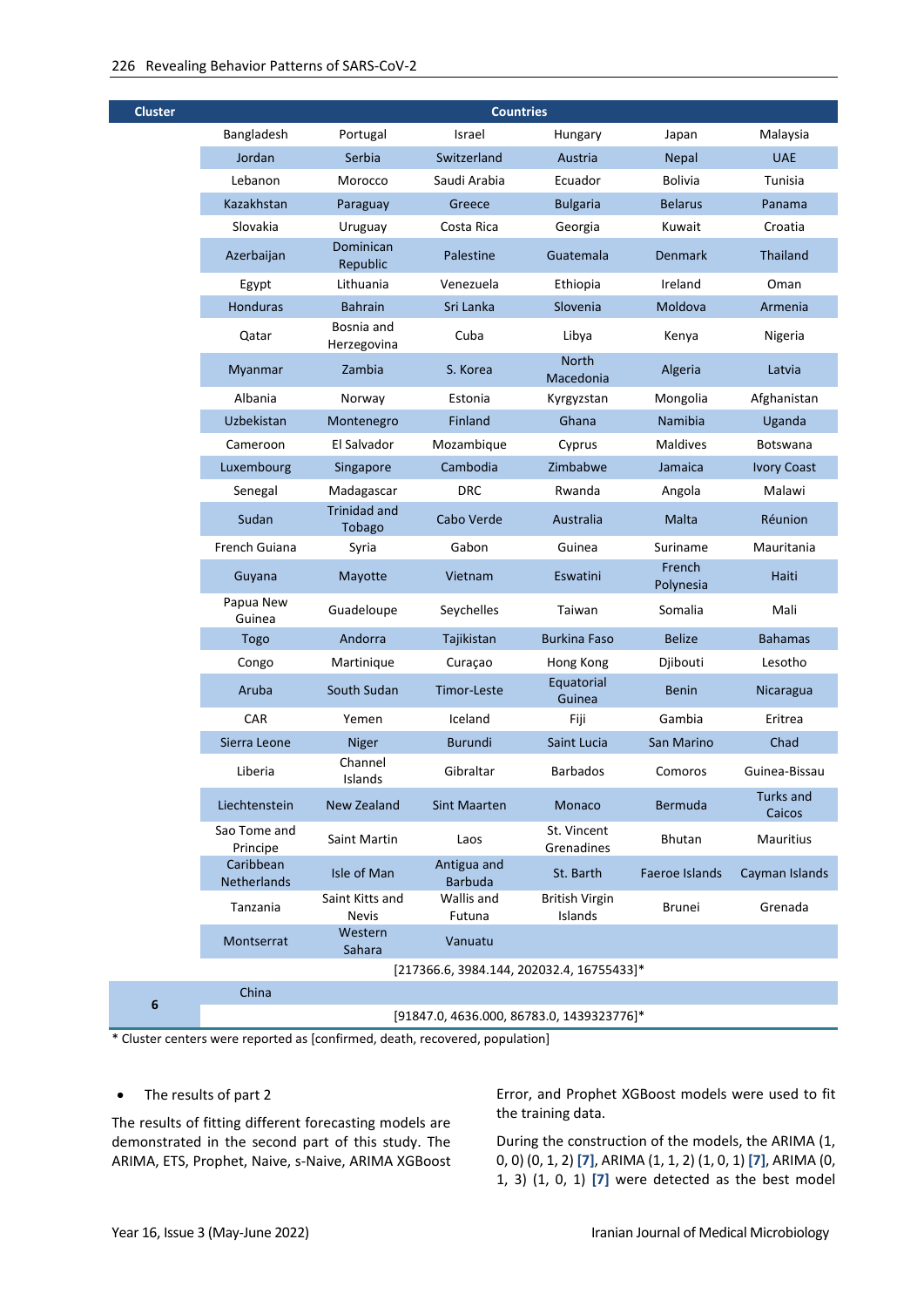(were obtained as automatically with the "modeltime" package) for the confirmed, death and recovered cases, respectively. The XGBoost is a way to generate a specification of a time series model that uses boosting to improve modeling errors or residuals on exogenous regressors. In the current study, the combination of ARIMA and XGBoost/ Prophet and XGBoost was applied. In XGBoost models, the optimal values of hyper-parameters such as the depth of the tree, the number of trees, learning rate, and the minimum number of data points in a node required for

#### <span id="page-6-0"></span>**Table 2.** Accuracy table on the test phase.

a node to be split further were determined by trial and error.

After training and constructing all the final models on the training dataset, the models were evaluated on the test dataset.

The model's performance metrics are shown in [Table](#page-6-0)  [2.](#page-6-0) Based o[n Table 2,](#page-6-0) the XGBoost-oriented models had less forecasting error (or more accuracy) on the test dataset than other models. Therefore, these models were selected for the 20-day forecasting horizon.

|                              | <b>Confirmed Cases</b> |            | <b>Death Cases</b> |             | <b>Recovered cases</b> |             |             |            |             |
|------------------------------|------------------------|------------|--------------------|-------------|------------------------|-------------|-------------|------------|-------------|
| <b>Model</b>                 | <b>RMSE</b>            | <b>MAE</b> | <b>MAPE</b>        | <b>RMSE</b> | <b>MAE</b>             | <b>MAPE</b> | <b>RMSE</b> | <b>MAE</b> | <b>MAPE</b> |
| <b>ARIMA</b>                 | 4887.39                | 4454.05    | 41.02              | 166.11      | 124.81                 | 44.25       | 7680.37     | 6969.41    | 48.47       |
| <b>ARIMA XGBoost Error</b>   | 4220.05                | 3939.92    | 36.36              | 156.30      | 113.76                 | 39.32       | 7437.18     | 6700.47    | 46.33       |
| <b>ETS</b>                   | 2677.85                | 2349.56    | 21.23              | 162.46      | 120.19                 | 41.84       | 7628.96     | 6935.21    | 48.32       |
| Prophet                      | 4858.09                | 4547.85    | 47.98              | 335.01      | 318.24                 | 155.54      | 9304.42     | 8595.42    | 60.61       |
| <b>Naive</b>                 | 2716.39                | 2368.28    | 21.38              | 169.26      | 129.63                 | 47.07       | 7183.15     | 6450.79    | 44.52       |
| s-Naive                      | 3739.71                | 2884.96    | 26.60              | 180.54      | 142.49                 | 53.69       | 7160.68     | 6397.17    | 44.06       |
| <b>Prophet XGBoost Error</b> | 1485.65                | 1074.22    | 10.22              | 342.54      | 316.70                 | 151.01      | 6170.92     | 5232.00    | 34.93       |

The 20-day forecasting horizon of the number of confirmed deaths and recovered cases were plotted in

[Figures 4 \(a\)-](#page-6-1)[\(c\).](#page-7-0) The forecasted values are reported in [Table 3.](#page-7-1)



<span id="page-6-1"></span>**Figure 4.** (a) 20-day forecast horizon of the number of confirmed cases by prophet XGBoost Error model with 95% confidence intervals



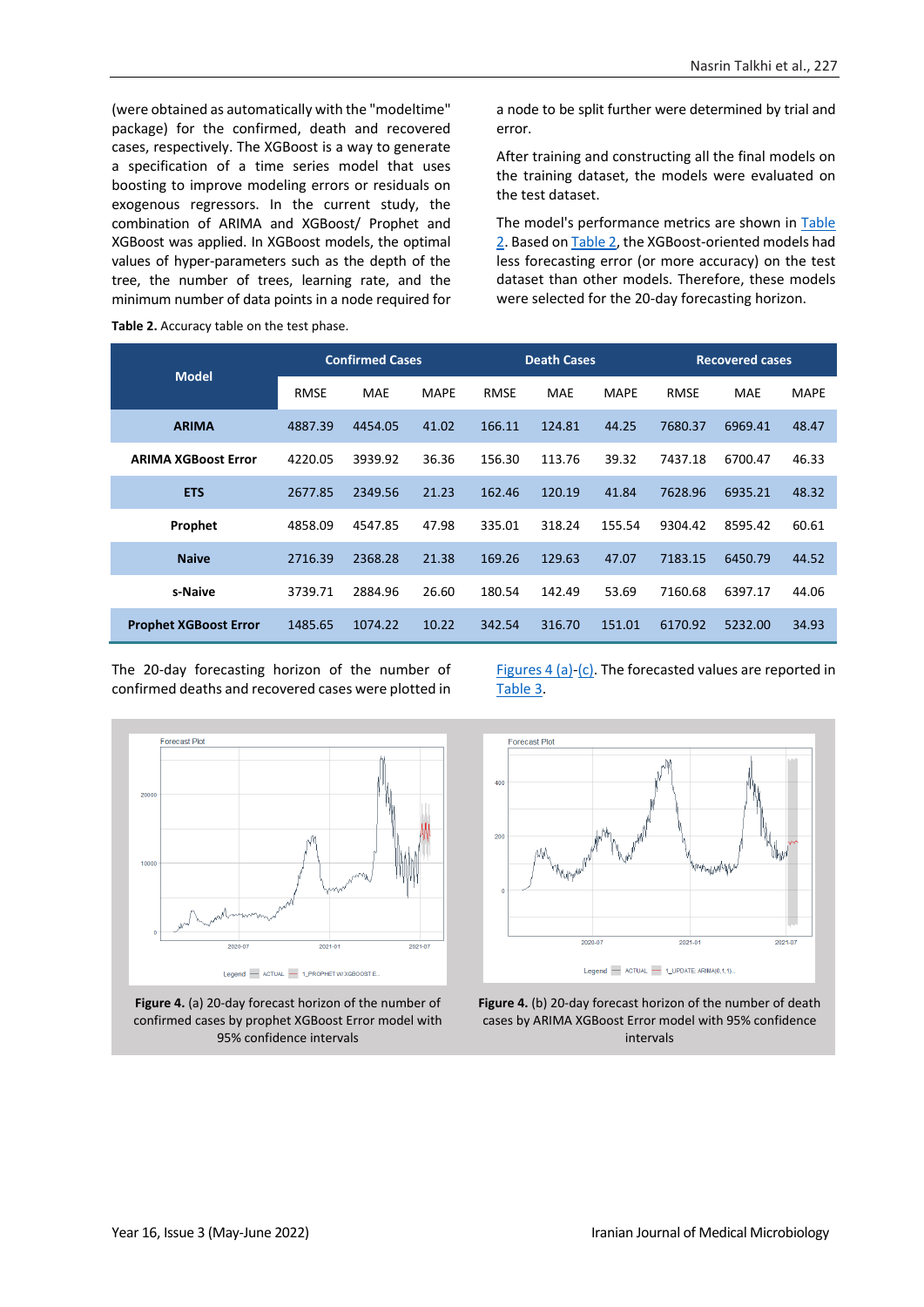

| <b>Date</b> | Confirmed cases by prophet<br><b>XGBoost Error</b> | <b>Death cases by ARIMA</b><br><b>XGBoost Error</b> | Recovered cases by prophet<br><b>XGBoost Error</b> |
|-------------|----------------------------------------------------|-----------------------------------------------------|----------------------------------------------------|
| 2021-07-04  | 13880                                              | 178                                                 | 13382                                              |
| 2021-07-05  | 15621                                              | 178                                                 | 13321                                              |
| 2021-07-06  | 15828                                              | 177                                                 | 13518                                              |
| 2021-07-07  | 14218                                              | 173                                                 | 13771                                              |
| 2021-07-08  | 14270                                              | 175                                                 | 14038                                              |
| 2021-07-09  | 14087                                              | 168                                                 | 13510                                              |
| 2021-07-10  | 13306                                              | 175                                                 | 13886                                              |
| 2021-07-11  | 14010                                              | 180                                                 | 13878                                              |
| 2021-07-12  | 15689                                              | 181                                                 | 13794                                              |
| 2021-07-13  | 15931                                              | 180                                                 | 13925                                              |
| 2021-07-14  | 14275                                              | 177                                                 | 14129                                              |
| 2021-07-15  | 14291                                              | 178                                                 | 14375                                              |
| 2021-07-16  | 13870                                              | 173                                                 | 13766                                              |
| 2021-07-17  | 13194                                              | 178                                                 | 14080                                              |
| 2021-07-18  | 13890                                              | 183                                                 | 14010                                              |
| 2021-07-19  | 15541                                              | 183                                                 | 13865                                              |
| 2021-07-20  | 15701                                              | 182                                                 | 13937                                              |
| 2021-07-21  | 14052                                              | 179                                                 | 14084                                              |
| 2021-07-22  | 14101                                              | 181                                                 | 14278                                              |
| 2021-07-23  | 13833                                              | 176                                                 | 13621                                              |

#### <span id="page-7-1"></span><span id="page-7-0"></span>**Table 3.** 20-day forecast horizon of confirmed deaths and recovered cases in details

### **4.Discussion**

In Iran, after implementing strict restrictions such as social distancing, quarantine, closure of public places, etc., from April to May 2021, the severity of the disease decreased.

Unfortunately, because of the misconception about the destruction of the virus, as mentioned earlier, people reduced the implementation of necessary precautions

did not follow health protocols, which led to a reemergence of the disease periodically in Iran **(14)**.

Currently, it is not possible to stop social and economic activities. Thus, maintaining social distance and conscious self-care is one of the most important measures to prevent coronavirus spread.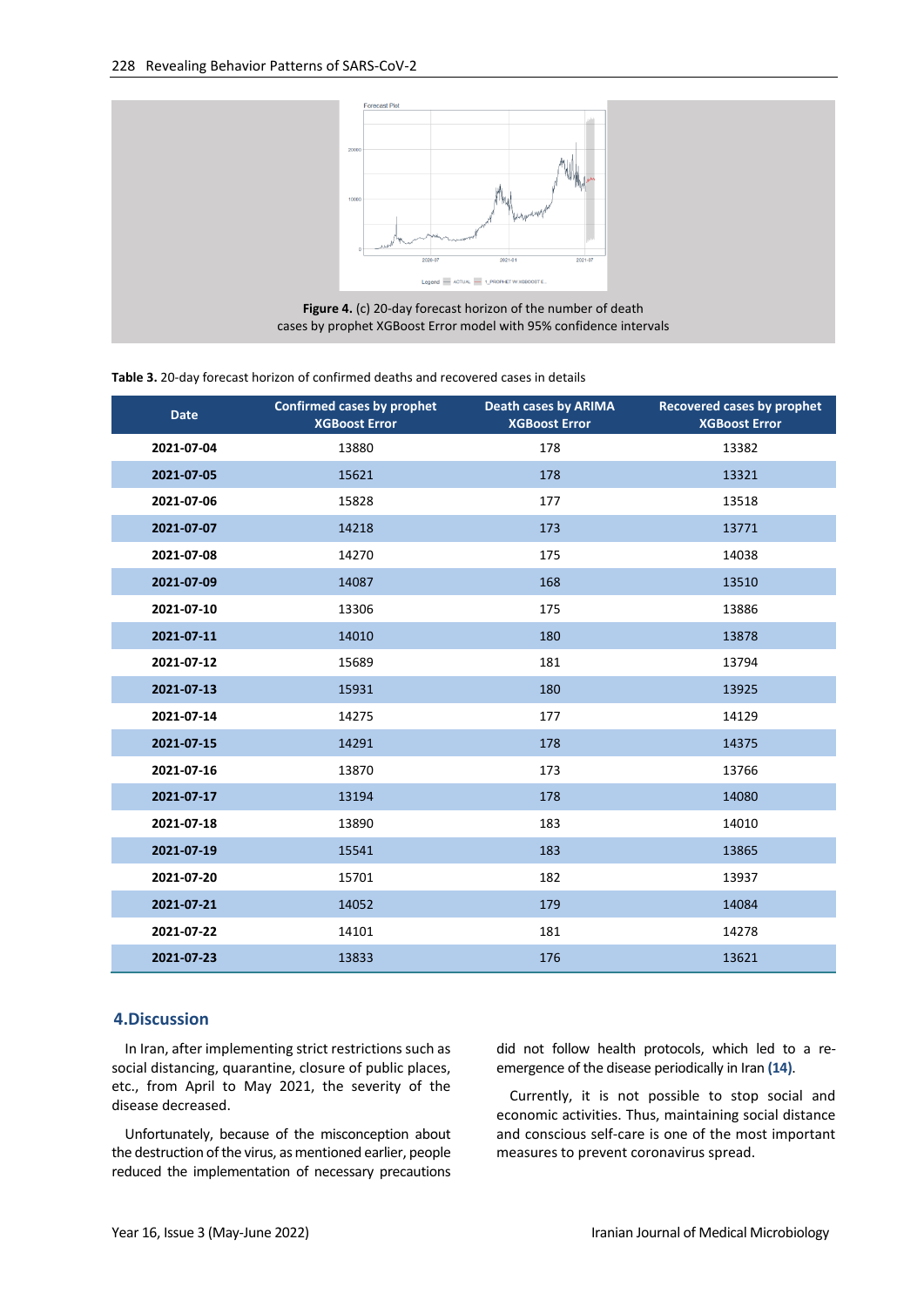Despite repeated warnings from health officials, some people don't keep in mind that they may act as carriers or be infected, and few people follow health protocols and social distancing. This situation has caused an increase in the number of people infected with the coronavirus. In addition, the emergence of newer and more mutated strains of the virus, such as the Delta variant, has led to a more severe increase in the number of people infected.

Abdullah *et al.* applied k-means clustering to classify provinces in Indonesia. They grouped provinces based on coronavirus disease 2019 data, i.e., confirmed, recovered, and death cases, into three clusters **(30)**. In our clustering, Indonesia falls in the fourth group, similar to the countries such as France, Russia, Turkey, UK, Argentina, Colombia, Italy, Spain, Germany, Poland, and Mexico.

Advance time series such as boosted models for improving prediction errors of models and a popular method in high dimensional were used in this study. The finding of this study indicated family of XGBoost error models, including the ARIMA XGBoost and Prophet XGBoost error model, had better fitting (less forecasting error) than other models, even the ARIMA model for confirmed, death, and recovered cases.

In our previous research, the Holt-Winter and MLP models were identified as appropriate for forecasting the number of confirmed and death cases in future days, respectively. Forecasting results showed an increasing trend for infected cases of COVID-19 and increasing-decreasing trends for death in the next 20 days in Iran **(31)**.

Some previous studies have shown the ARIMA model as the best one for modeling COVID-19 in Iran and other countries. In addition, some other earlier research has concluded that machine-learning models outperformed classical models such as the ARIMA. The more detailed results of these studies are as follows:

Yadav *et al.* applied the Support Vector Regression (SVR) model to forecast the future number of total cases, active and recovered cases. They compared the proposed method results with other well-known regression models such as simple linear regression and Polynomial regression **(32)**. In another study, Roy *et al.* used ARIMA to predict the spread of the coronavirus in Indian states, either **(33)**. Ahmadi *et al.* predicted the number of patients of COVID-19 data by von Bertalanffy, Gompertz, and least squared error on April 3, 2020 **(34)**.

Yang *et al.* (2020) used the ARIMA models to forecast the numbers of new cases and deaths in Italy **(35)**. Farooq and Bazaz applied Artificial Neural Network (ANN) with an online incremental learning

technique in the five worst-affected states of India. They forecasted the future behavior of COVID-19 disease for 30 next days **(36)**.

Christie *et al.* compared three forecasting methods: ARIMA, single exponential smoothing, and double exponential smoothing. By using the MAPE, RMSE, and MAD measures, they showed that the ARIMA is the best model for forecasting COVID-19 disease **(37)**.

Rostami-Tabar and Rendon-Sanchez used a simple Multiple linear regression model optimized by using calls received in a call center (phone call data) and fitted the ARIMA, ETS, Seasonal Naive, Prophet, and a regression model without call data. They concluded that the simple multiple linear regression model with call data performed better than other models **(38)**.

Moftakhar *et al.* used two ANN and ARIMA models to forecast the number of future cases in the next 30 days in Iran. They concluded the ARIMA model as a more accurate method **(7)**.

Pantoh *et al.* also proposed the MLP model for forecasting cases in South Korea. The MLP model has been proposed as an appropriate model for forecasting the number of confirmed, recorded, and fatal cases using cumulative data in this country **(9)**.

Moreover, Long Short-Term Memory (LSTM) and XGBoost are other machine learning methods that were used by Hu *et al.* **(39)** and Paliari *et al.* **(40)**. Hu *et al.* predicted Lake Erie wave heights and periods using XGBoost and LSTM methods in 2021. The XGBoost model yielded the best overall performance by MAPE values **(39)**. In another research, Paliari *et al.* compared LSTM, XGBOOST, and ARIMA on Australian stock market data. In general, the performance of the LSTM model was proven fairly good and slightly better than the XGBoost **(40)**. In our study, based on the literature, one of the most powerful algorithms for forecasting (family of XGBoost models) is used. It works almost similar to the LSTM method (another strong method) in terms of accuracy.

It is worth to be noted that using important predictive variables and high predictability, the models used in this study may act more accurately. Still, the unavailability of effective predictors on confirmed, death, and recovered cases is the limitation of this study.

# **5. Conclusion**

This work attempted to extend modeling to forecast confirmed deaths and recovered cases for Iran to more models, identify the appropriate model, and reveal behavior patterns of SARS-CoV-2 using clustering analysis. The SARS-CoV-2 behavior patterns were revealed in similar countries and six groups. In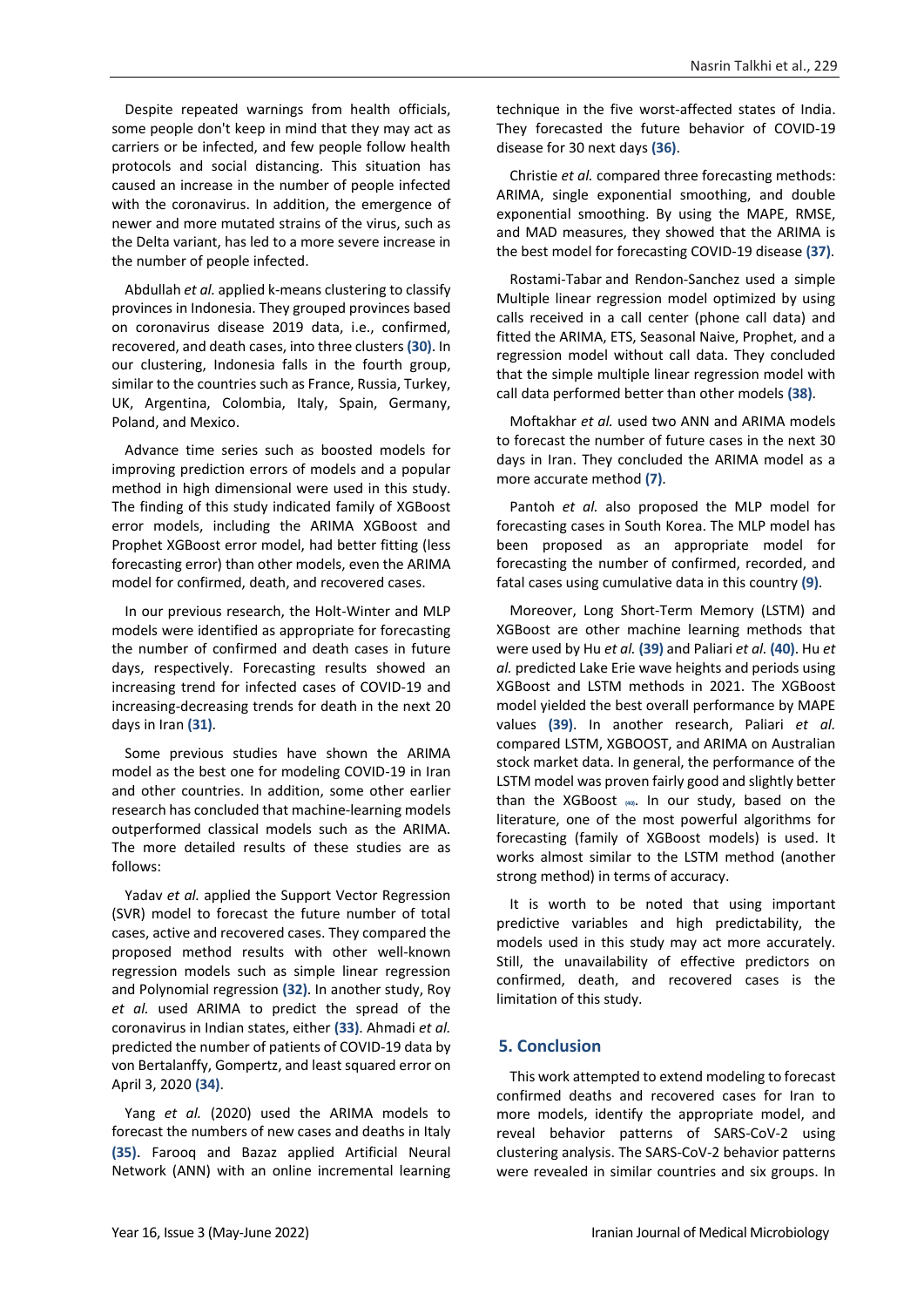Iran, COVID-19 showed similar behavior patterns with the developed countries studied.

The ARIMA, ARIMA XGBoost Error, ETS, Prophet, Naive, s-Naive, and Prophet XGBoost Error models were applied for forecasting purposes. The family of XGBoost models showed practical results and high precision in forecasting behavior patterns of the virus. Considering the rapid spread of the virus worldwide, these models can be used to forecast the behavior patterns of SARS-CoV-2. Preventing the spread of the coronavirus, controlling the disease, and breaking down its chain necessitate community assistance, and in this mission, the role of statisticians cannot be neglected.

# **Reference**

- 1. Mi YN, Huang TT, Zhang JX, Qin Q, Gong YX, Liu SY, et al. Estimating the instant case fatality rate of COVID-19 in China. Int J Infect Dis. 2020;97:1-6. [\[DOI:10.1016/j.ijid.2020.04.055\]](https://doi.org/10.1016/j.ijid.2020.04.055) [\[PMID\]](https://www.ncbi.nlm.nih.gov/pubmed/32339723) [\[PMCID\]](http://www.ncbi.nlm.nih.gov/pmc/articles/PMC7180353)
- 2. Ceylan Z. Estimation of COVID-19 prevalence in Italy, Spain, and France. Sci Total Environ. 2020;729:138817. [\[PMID\]](https://www.ncbi.nlm.nih.gov/pubmed/32360907) [\[PMCID\]](http://www.ncbi.nlm.nih.gov/pmc/articles/PMC7175852) [\[DOI:10.1016/j.scitotenv.2020.138817\]](https://doi.org/10.1016/j.scitotenv.2020.138817)
- 3. Magalhaes JJF, Mendes RPG, Silva C, Silva S, Guarines KM, Pena L, et al. Epidemiological and clinical characteristics of the first 557 successive patients with COVID-19 in Pernambuco state, Northeast Brazil. Travel Med Infect Dis. 2020;38:101884. [\[PMID\]](https://www.ncbi.nlm.nih.gov/pubmed/32971239) [\[PMCID\]](http://www.ncbi.nlm.nih.gov/pmc/articles/PMC7522369) [\[DOI:10.1016/j.tmaid.2020.101884\]](https://doi.org/10.1016/j.tmaid.2020.101884)
- 4. Ozturk T, Talo M, Yildirim EA, Baloglu UB, Yildirim O, Rajendra Acharya U. Automated detection of COVID-19 cases using deep neural networks with X-ray images. Comput Biol Med. 2020;121: 103792. [\[PMID\]](https://www.ncbi.nlm.nih.gov/pubmed/32568675) [\[PMCID\]](http://www.ncbi.nlm.nih.gov/pmc/articles/PMC7187882) [\[DOI:10.1016/j.compbiomed.2020.103792\]](https://doi.org/10.1016/j.compbiomed.2020.103792)
- 5. Faiz SHR, Riahi T, Rahimzadeh P, Nikoubakht N. Commentary: Remote electronic consultation for COVID-19 patients in teaching hospitals in Tehran, Iran. Med J Islam Repub Iran. 2020;34(1):31. [\[DOI:10.47176/mjiri.34.31\]](https://doi.org/10.47176/mjiri.34.31) [\[PMID\]](https://www.ncbi.nlm.nih.gov/pubmed/32617270) [\[PMCID\]](http://www.ncbi.nlm.nih.gov/pmc/articles/PMC7320982)
- 6. Al-Qaness MAA, Ewees AA, Fan H, Abd El Aziz M. Optimization Method for Forecasting Confirmed Cases of COVID-19 in China. J Clin Med. 2020;9(3). [\[DOI:10.3390/jcm9030674\]](https://doi.org/10.3390/jcm9030674) [\[PMID\]](https://www.ncbi.nlm.nih.gov/pubmed/32131537) [\[PMCID\]](http://www.ncbi.nlm.nih.gov/pmc/articles/PMC7141184)
- 7. Moftakhar L, Seif M, Safe MS. Exponentially Increasing Trend of Infected Patients with COVID-19 in Iran: A Comparison of Neural Network and ARIMA Forecasting Models. Iran J Public Health. 2020;49(Suppl 1):92-100. [\[DOI:10.18502/ijph.v49iS1.3675\]](https://doi.org/10.18502/ijph.v49iS1.3675) [\[PMID\]](https://www.ncbi.nlm.nih.gov/pubmed/34268211) [\[PMCID\]](http://www.ncbi.nlm.nih.gov/pmc/articles/PMC8266002)

# **Acknowledgment**

The authors are thankful to the respected editors and the referees.

# **Funding**

None.

# **Conflict of Interest**

The authors have no actual or potential conflicts of interest related to this manuscript.

- 8. Fan J, Liu X, Shao G, Qi J, Li Y, Pan W, et al. The epidemiology of reverse transmission of COVID-19 in Gansu Province, China. Travel Med Infect Dis. 2020;37:101741. [\[PMID\]](https://www.ncbi.nlm.nih.gov/pubmed/32407893) [\[PMCID\]](http://www.ncbi.nlm.nih.gov/pmc/articles/PMC7215163) [\[DOI:10.1016/j.tmaid.2020.101741\]](https://doi.org/10.1016/j.tmaid.2020.101741)
- 9. Pontoh RS, Z S, Hidayat Y, Aldella R, Jiwani NM, Sukono. Covid-19 Modelling in South Korea using A Time Series Approach. Intl J Adv Sci Technol. 2020;29(7):1620 - 32.
- 10. Maleki M, Mahmoudi MR, Wraith D, Pho K-H. Time series modelling to forecast the confirmed and recovered cases of COVID-19. Travel Med Infect Dis. 2020;37:101742. [\[DOI:10.1016/j.tmaid.2020.101742\]](https://doi.org/10.1016/j.tmaid.2020.101742) [\[PMCID\]](http://www.ncbi.nlm.nih.gov/pmc/articles/PMC7219401)
- 11. Mohammadzadeh rostami F, Nasr Esfahani BN, Ahadi AM, Shalibeik S. A Review of Novel Coronavirus, Severe Acute Respiratory Syndrome Coronavirus 2 (SARS-CoV-2). Iranian Journal of Medical Microbiology. 2020;14(2):154-61. [\[DOI:10.30699/ijmm.14.2.154\]](https://doi.org/10.30699/ijmm.14.2.154)
- 12. Papastefanopoulos V, Linardatos P, Kotsiantis S. COVID-19: A Comparison of Time Series Methods to Forecast Percentage of Active Cases per Population. Appl Sci. 2020;10(11):3880. [\[DOI:10.3390/app10113880\]](https://doi.org/10.3390/app10113880)
- 13. Parvizi P, Jalilian M, Parvizi H, Amiri S, Mohammad Doust H. The COVID-19 Pandemic: Data Analysis, Impacts and Future Considerations. Iranian Journal of Medical Microbiology. 2021;15(1):1- 17. [\[DOI:10.30699/ijmm.15.1.1\]](https://doi.org/10.30699/ijmm.15.1.1)
- 14. Ghanbari B. On forecasting the spread of the COVID-19 in Iran: The second wave. Chaos Solitons Fractals. 2020;140:110176. [\[PMID\]](https://www.ncbi.nlm.nih.gov/pubmed/32834656) [\[PMCID\]](http://www.ncbi.nlm.nih.gov/pmc/articles/PMC7386426) [\[DOI:10.1016/j.chaos.2020.110176\]](https://doi.org/10.1016/j.chaos.2020.110176)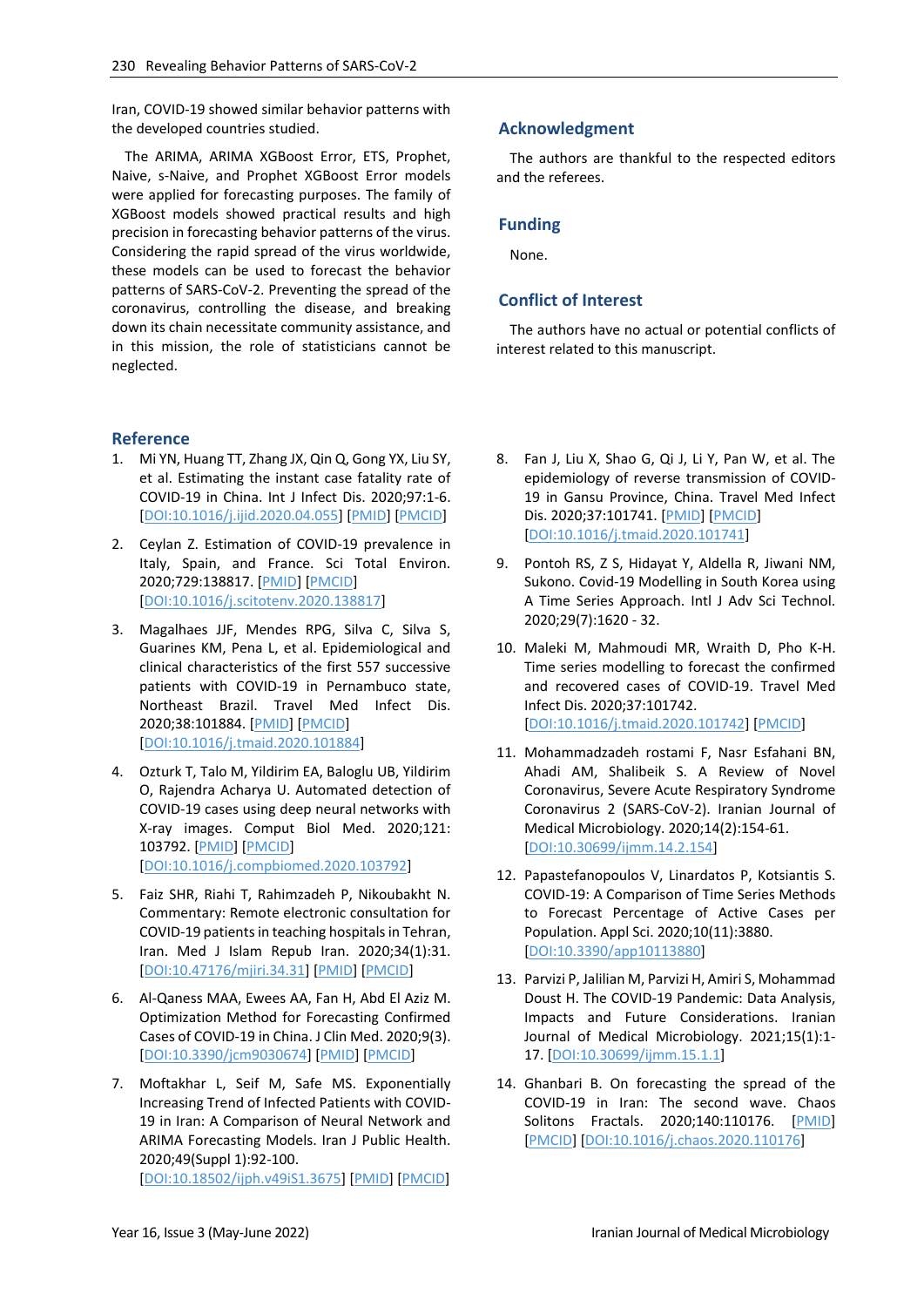- 15. Acevedo ML, Alonso-Palomares L, Bustamante A, Gaggero A, Paredes F, Cortés CP, et al. Infectivity and immune escape of the new SARS-CoV-2 variant of interest Lambda. medRxiv. 2021:2021.06.28.21259673. [\[DOI:10.1101/2021.06.28.21259673\]](https://doi.org/10.1101/2021.06.28.21259673)
- 16. Mahase E. Delta variant: What is happening with transmission, hospital admissions, and restrictions? BMJ. 2021;373:n1513. [\[DOI:10.1136/bmj.n1513\]](https://doi.org/10.1136/bmj.n1513) [\[PMID\]](https://www.ncbi.nlm.nih.gov/pubmed/34130949)
- 17. Zhang Z, Murtagh F, Van Poucke S, Lin S, Lan P. Hierarchical cluster analysis in clinical research with heterogeneous study population: highlighting its visualization with R. Ann Transl Med. 2017;5(4):75. [\[DOI:10.21037/atm.2017.02.05\]](https://doi.org/10.21037/atm.2017.02.05) [\[PMID\]](https://www.ncbi.nlm.nih.gov/pubmed/28275620) [\[PMCID\]](http://www.ncbi.nlm.nih.gov/pmc/articles/PMC5337204)
- 18. Renjith S, Sreekumar A, Jathavedan M. Performance evaluation of clustering algorithms for varying cardinality and dimensionality of data sets. Mater Today. 2020;27:627-33. [\[DOI:10.1016/j.matpr.2020.01.110\]](https://doi.org/10.1016/j.matpr.2020.01.110)
- 19. Patel S, Sihmar S, Jatain A. A study of hierarchical clustering algorithms. Int J Inf Comput Technol. 2015;3(11):1225-32.
- 20. Yonar H. Modeling and Forecasting for the number of cases of the COVID-19 pandemic with the Curve Estimation Models, the Box-Jenkins and Exponential Smoothing Methods. Eurasian J Med Oncol. 2020;4(2):160-5. [\[DOI:10.14744/ejmo.2020.28273\]](https://doi.org/10.14744/ejmo.2020.28273)
- 21. Chaurasia V, Pal S. Covid-19 Pandemic: ARIMA and Regression Model based Worldwide Death Cases Predictions. Research Square; 2020. [\[DOI:10.21203/rs.3.rs-49697/v1\]](https://doi.org/10.21203/rs.3.rs-49697/v1)
- 22. Almasarweh M, Wadi SA. ARIMA Model in Predicting Banking Stock Market Data. Mod Appl Sci. 2018;12(11):4. [\[DOI:10.5539/mas.v12n11p309\]](https://doi.org/10.5539/mas.v12n11p309)
- 23. Hyndman R, Koehler AB, Ord JK, Snyder RD. Forecasting with Exponential Smoothing: Springer-Verlag Berlin Heidelberg; 2008. [\[DOI:10.1007/978-3-540-71918-2\]](https://doi.org/10.1007/978-3-540-71918-2)
- 24. Awajan AM, Ismail MT, Al Wadi S. Improving forecasting accuracy for stock market data using EMD-HW bagging. PloS one. 2018;13(7): e0199582. [\[DOI:10.1371/journal.pone.0199582\]](https://doi.org/10.1371/journal.pone.0199582) [\[PMID\]](https://www.ncbi.nlm.nih.gov/pubmed/30016323) [\[PMCID\]](http://www.ncbi.nlm.nih.gov/pmc/articles/PMC6049912)
- 25. Abdulmajeed K, Adeleke M, Popoola L. Online Forecasting of Covid-19 Cases in Nigeria Using Limited Data. Data Brief. 2020;30:105683. [\[DOI:10.1016/j.dib.2020.105683\]](https://doi.org/10.1016/j.dib.2020.105683) [\[PMID\]](https://www.ncbi.nlm.nih.gov/pubmed/32391409) [\[PMCID\]](http://www.ncbi.nlm.nih.gov/pmc/articles/PMC7206427)
- 26. Hyndman RJ, Athanasopoulos G. Forecasting: principles and practice: OTexts; 2018.
- 27. Dhakal CP. A naïve approach for comparing a forecast model. Int J Thesis Projects Dissert. 2017;5(1):1-3.
- 28. Islam SFN, Sholahuddin A, Abdullah AS. Extreme gradient boosting (XGBoost) method in making forecasting application and analysis of USD exchange rates against rupiah. J Phys Conf Ser. 2021;1722(1):012016. [\[DOI:10.1088/1742-](https://doi.org/10.1088/1742-6596/1722/1/012016) [6596/1722/1/012016\]](https://doi.org/10.1088/1742-6596/1722/1/012016)
- 29. Dancho M. modeltime: The Tidymodels Extension for Time Series Modeling 2021 [Available from: https://cran.rproject.org/web/packages/modeltime/index.htm l.
- 30. Abdullah D, Susilo S, Ahmar AS, Rusli R, Hidayat R. The application of K-means clustering for province clustering in Indonesia of the risk of the COVID-19 pandemic based on COVID-19 data. Qual Quant. 2021:1-9. [\[DOI:10.1007/s11135-021-](https://doi.org/10.1007/s11135-021-01176-w) [01176-w\]](https://doi.org/10.1007/s11135-021-01176-w) [\[PMID\]](https://www.ncbi.nlm.nih.gov/pubmed/34103768) [\[PMCID\]](http://www.ncbi.nlm.nih.gov/pmc/articles/PMC8173859)
- 31. Talkhi N, Akhavan Fatemi N, Ataei Z, Jabbari Nooghabi M. Modeling and forecasting number of confirmed and death caused COVID-19 in IRAN: A comparison of time series forecasting methods. Biomed Signal Process Control. 2021;66:102494. [\[DOI:10.1016/j.bspc.2021.102494\]](https://doi.org/10.1016/j.bspc.2021.102494) [\[PMID\]](https://www.ncbi.nlm.nih.gov/pubmed/33594301) [\[PMCID\]](http://www.ncbi.nlm.nih.gov/pmc/articles/PMC7874981)
- 32. Yadav M, Perumal M, Srinivas M. Analysis on novel coronavirus (COVID-19) using machine learning methods. Chaos Solitons Fractals. 2020;139:110050. [\[PMID\]](https://www.ncbi.nlm.nih.gov/pubmed/32834604) [\[PMCID\]](http://www.ncbi.nlm.nih.gov/pmc/articles/PMC7324348) [\[DOI:10.1016/j.chaos.2020.110050\]](https://doi.org/10.1016/j.chaos.2020.110050)
- 33. Singh PK, Chouhan A, Bhatt RK, Kiran R, Ahmar AS. Implementation of the SutteARIMA method to predict short-term cases of stock market and COVID-19 pandemic in USA. Qual Quant. 2021:1- 11. [\[DOI:10.1007/s11135-021-01207-6\]](https://doi.org/10.1007/s11135-021-01207-6) [\[PMID\]](https://www.ncbi.nlm.nih.gov/pubmed/34276076) [\[PMCID\]](http://www.ncbi.nlm.nih.gov/pmc/articles/PMC8277990)
- 34. Ahmadi A, Fadai Y, Shirani M, Rahmani F. Modeling and forecasting trend of COVID-19 epidemic in Iran until May 13, 2020. Medical Journal of The Islamic Republic of Iran. 2020;34(1):183-95. [\[DOI:10.47176/mjiri.34.27\]](https://doi.org/10.47176/mjiri.34.27)
- 35. Yang Q, Wang J, Ma H, Wang X. Research on COVID-19 based on ARIMA model(Delta)-Taking Hubei, China as an example to see the epidemic in Italy. J Infect Public Health. 2020;13(10):1415-8. [\[DOI:10.1016/j.jiph.2020.06.019\]](https://doi.org/10.1016/j.jiph.2020.06.019) [\[PMID\]](https://www.ncbi.nlm.nih.gov/pubmed/32624404) [\[PMCID\]](http://www.ncbi.nlm.nih.gov/pmc/articles/PMC7313887)
- 36. Farooq J, Bazaz MA. A deep learning algorithm for modeling and forecasting of COVID-19 in five